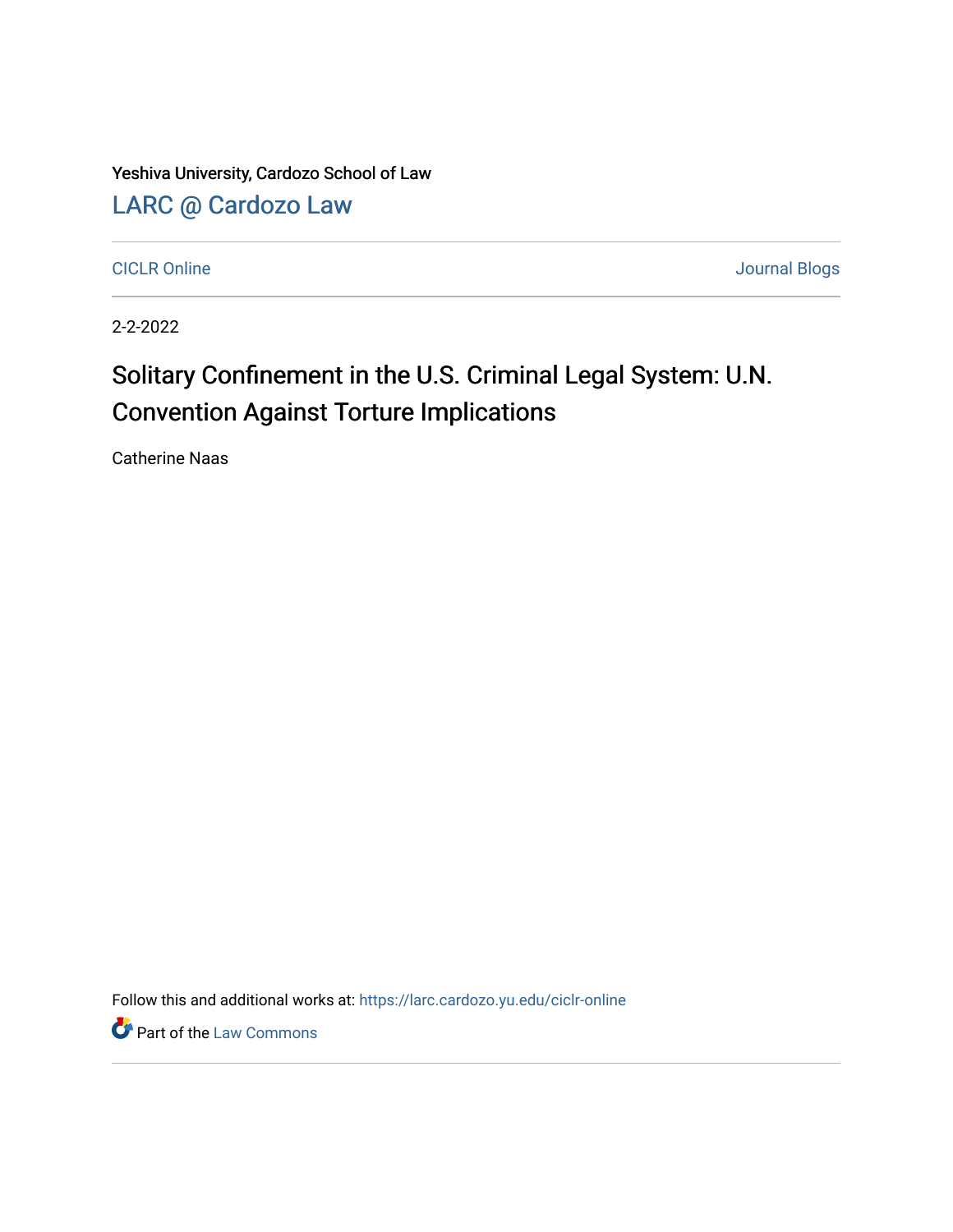## **Solitary Confinement in the U.S. Criminal Legal System: U.N. Convention Against Torture Implications**

CICLR Feb 2 5 min read

Updated: Feb 3

*By: Catherine Naas*



any act by which severe pain or suffering, whether physical or mental, is intentionally inflicted on a person for such purposes as . . . punishing him for an act he . . . has committed or is suspected of having committed, or intimidating or coercing him . . . when such pain or suffering is inflicted by or at the instigation of or with the consent or acquiescence of a public official or other person acting in an official capacity. . . . [3]

Not only does the U.S. have one of the highest incarceration rates worldwide—causing the U.S. to have the largest prison population in the world—but the U.S. also uses solitary confinement (prolonged social and physical isolation) as a punishment in its prison system much more often than other countries. [1] The U.S. criminal legal system uses solitary confinement despite it being a form of torture that has severe mental health effects on the individuals that are isolated, leading many of these individuals to a general decline in mental health and sometimes to suicide.[2] The Convention against Torture and Other Cruel, Inhuman or Degrading Treatment or Punishment (CAT) defines torture as:

There is no way to tell for sure exactly how many U.S. prisoners are in solitary confinement due to the lack of statistics about the U.S.'s usage of solitary confinement; however, it has been estimated that as many as 100,000 U.S. prisoners are in solitary confinement daily.[7] It has also been estimated that over a one year period, one in five U.S. prisoners will have been placed in solitary confinement, and about half of the population that has been in solitary confinement spent thirty days or longer in solitary confinement.[8] Despite the knowledge that solitary confinement usually leads to worsening mental health and the U.S. prison population

having a much higher prevalence of mental health illnesses than the general population, the U.S. still uses solitary confinement for punishment in its prison system.[9]

Viewed this way, the U.S. not only violates prisoners' human rights under international law through the use of solitary confinement as a punishment, but arguably also violates its own law under amendment VIII of the U.S. Constitution, which prohibits the use of cruel and unusual punishment.[4] Action needs to be taken in order to limit the use of solitary confinement and protect prisoners' mental health.

When prisoners are in solitary confinement, they are usually placed into a small cell, which sometimes lacks natural light; this cell is where they will eat, sleep, and use the toilet.[5] Prisoners are usually in the solitary confinement cell for about 23 hours each day, leaving 1 hour of the day outside solitary, which is usually allotted so that the isolated prisoner may exercise, usually while alone in a small cage.[6]

Solitary confinement commonly leads to the development or worsening of mental illnesses.[10] Unfortunately, when the U.S. uses solitary confinement, healthcare professionals are frequently forced to treat prisoners inadequately and without privacy through cell-side bars or through openings in doors made out of solid metal due to security.[11] The U.S. has at times also denied prisoners in solitary confinement access to inpatient psychiatric treatment.[12] The lack of counseling when transitioning out of solitary confinement further hinders the mental health of prisoners.[13] The denial of access to proper medical treatment for prisoners in excessive solitary confinement (and the harsh conditions, both physically and mentally) are a clear violation of the human rights of prisoners in the U.S.

Through the use of solitary confinement as a common form of punishment in U.S. prisons,[14] the U.S. violates the CAT: specifically, part I, article 1, which as stated above, defines "torture."[15] There has been a report against the U.S. under the CAT about solitary confinement, which argued that the U.S. caused torture and harm on prisoners through the use of solitary confinement, resulting in the CAT governing body saying the lengths of time the U.S. used for solitary confinement were unacceptably long. In particular, the report was concerned about the extensive use of solitary confinement as a form of punishment and the usage of solitary confinement in juvenile and mentally ill populations.[16]

The lack of statistical data about the U.S.'s use of solitary confinement was also noted by the CAT governing body.[17] The CAT governing body suggested the following in relation to U.S. use of solitary: limiting the use of solitary confinement and only using it as a last resort for short periods of time with strict supervision and potentially judicial review; prohibiting solitary confinement in the juvenile, intellectual, or psychosocial disabled, and new and expecting mothers populations; baning the use of solitary confinement regimes in prisons; and collecting and publishing comprehensive data on solitary confinement, including data related to suicide attempts and self-harm.[18]

The U.S. is also in violation of the International Covenant on Civil and Political Rights (ICCPR),[19] which states that "[n]o one shall be subjected to torture or to cruel, inhuman or degrading treatment or punishment. In particular, no one shall be subjected without his free consent to medical or scientific experimentation"[20] through allowing prisoners' mental health to degrade by subjecting prisoners to cruel inhuman punishment, which solitary confinement is considered to be.[21] Because the U.S. has signed and ratified both the CAT and the ICCPR, these violations must be corrected by implementing stricter policies related to use of solitary confinement and initiating better access to mental health resources and treatment for prisoners in solitary confinement.